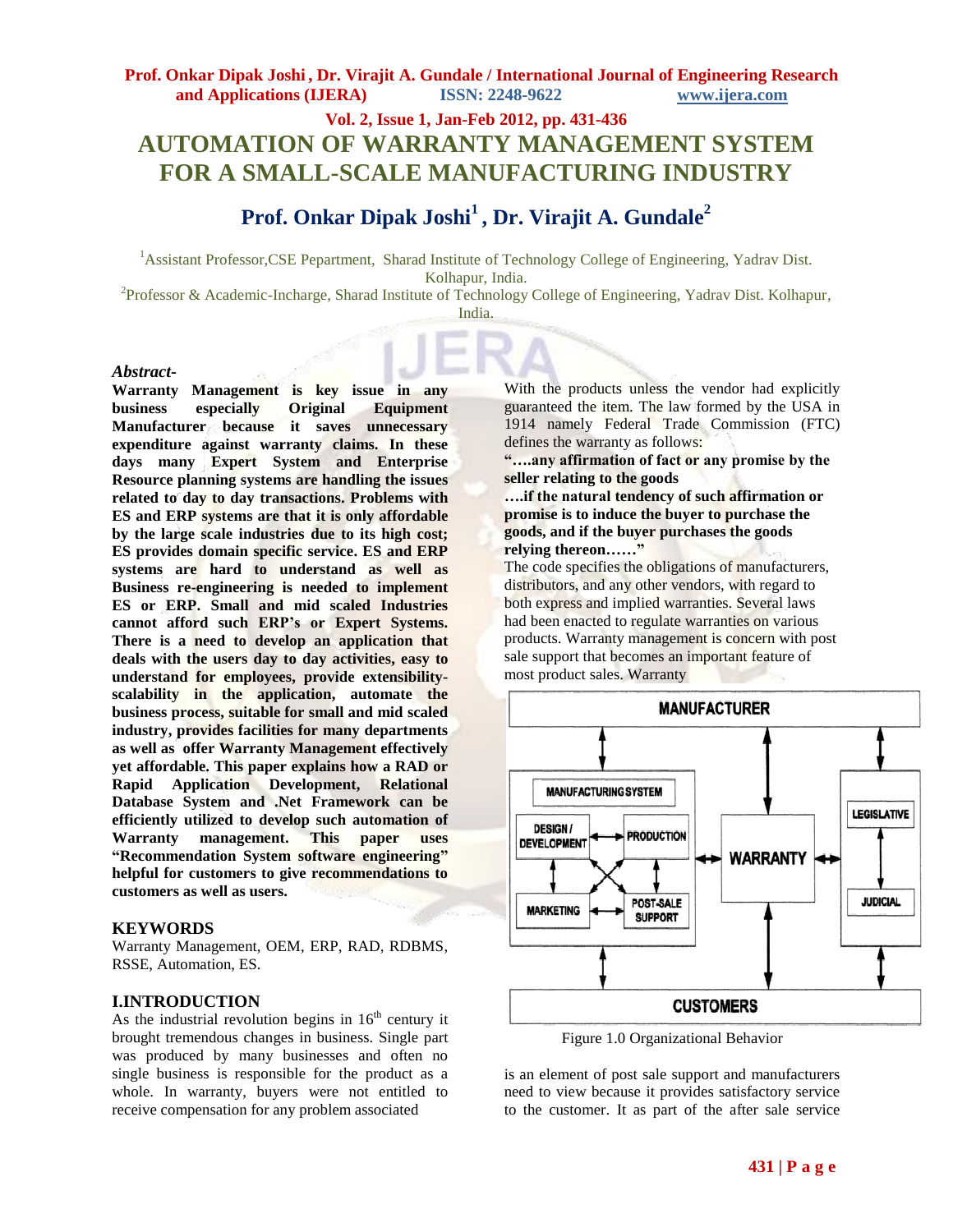## **Vol. 2, Issue 1, Jan-Feb 2012, pp. 431-436**

strategy. Figure 1.0 shows the warranty management concern with all departments in the business. If the warranty management acts ineffectively then other departments rely on the warranty management also affects. A warranty of any type since it involves an additional service associated with a product will lead to potential costs beyond those associated with the design, manufacture and sale of the product. Costs are in fact unpredictable for future costs, which have typically ranged from 2% to as much as 15% of net sales depending on the product and the manufacturer. If the manufacturers are small scale then it is very costly amount for them to manage the warranties without proper automation. There is need to manage the warranty claims to cut off the exceeding cost on the warranty.

#### **II.BACKGROUND**

Warranty Management is a key issue in any business especially OEM's because it keeps satisfaction for the customer and saves the expenditures against warranty claims. Now a day's many ES and ERP systems which can handle the issues regarding warranty claims. It perhaps happen that most of the large scale industries are in the position to invest the big amount in the managing warranty claims with the help of ERP systems or Expert systems. The ERP is a set of modules that cover all the departments in the business like HR, Account, Sales, Service, and Marketing etc. which perhaps more important in the business, but it is possible that some features of ERP are not understand by the users. In this case ERP system is useless for that business because it is not effectively used hence performance of the business is not up to the mark due to such ineffective use of ERP. When there is matter of implementing such ERP or ES in small scale industry then these industries are not able to invest such big amount due to their financial condition. Hence there is need of Warranty Management for small scale units that take care of overall departments of the business like Sales, Service, and HR etc with affordable cost.

### **III.CONCEPTUAL FOUNDATION**.

When any product is selling out by the company then it is obvious that it gets some benefit from the product. It is not possible in manufacturing industry to demand amount from the customer for after sells service. If any product sold by company get damaged or faulty then due to warranty period company must have to replace or repair the concern product as per the warranty regulations, but it is an extra expenditure for the company and it heavily affects on the benefit. It is not possible for the small scale industries to spend 2% to 15% expenditure on

warranty claims and also it is not possible for them to purchase costly software to manage the warranty claims, and also it is possible that customer is not satisfied with your service. This is also malice to the business. Because of these issues there is need of Warranty Management application that takes care of warranty, account, operations and Recommendation system that help the business to give the service quickly and provide services as an ERP.

This idea includes some features of the ERP and Expert System; it also includes Recommendation system to help the user to satisfy the customer's need. This system tries to understand the customer's requirement and after analyzing it, it suggests some guidelines to customer requirement along with this it provide Route Cause Analysis for given problem.

| Sr.            | <b>Topics Covered</b>   | <b>ERP</b>       | Application |
|----------------|-------------------------|------------------|-------------|
| $\mathbf{1}$   | Re-Engg. Needed         | Yes              | No          |
| $\overline{2}$ | Hard<br>to              | Yes              | No          |
|                | Understand              |                  |             |
| 3              | Affordable              | N <sub>0</sub>   | Yes         |
| 4              | Suitable for Small      | N <sub>o</sub>   | Yes         |
|                | Scale                   |                  |             |
| 5              | training                | Yes              | No          |
|                | employees               |                  |             |
| 7              | Recommendation          | N <sub>o</sub>   | Yes         |
|                | System                  |                  |             |
| 8              | Automate                | <b>Mostly No</b> | Yes         |
|                | <b>Business</b>         |                  |             |
| 9              | Easy Workflow           | Yes              | Yes         |
| 10             | Improve<br>Cycle        | Yes              | Yes         |
|                | Time                    |                  |             |
| 11             | <b>Efficient</b><br>and | Yes              | Yes         |
|                | Scalable                |                  |             |

Table 1.0 Difference between ERP and application

It is useful in small scale industry because the small scale businesses do not afford to invest big amount ERP, this research paper mainly focuses on the small scale units as they offer some warranty management system with the customer database and preparing the reports of the databases. Table 1.0 discusses some major differences between the ERP and the research topic; by the above discussion we can say that application is really useful for the small scale industry at affordable price with effective use.

### **IV.IMPLEMENTATION DETAILS**

This part of the paper discusses how we will be going to implement the paper, this broadly includes: i) RDBMS ii) RAD, iii) NET Framework.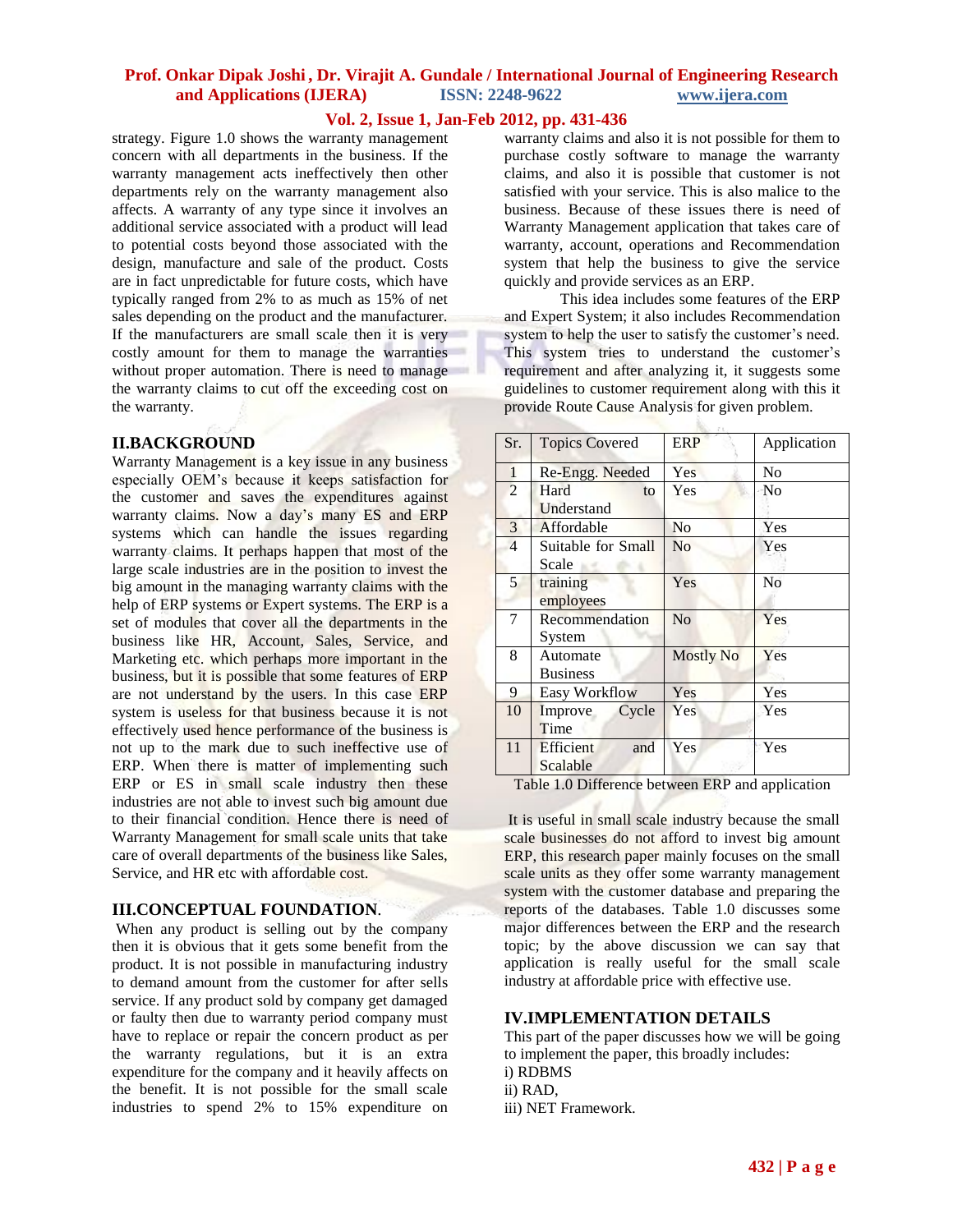## **Vol. 2, Issue 1, Jan-Feb 2012, pp. 431-436**

### iv) RSSE

The brief discussion about above mentioned terms are as follows

#### **i) RDBMS**

A Relational database management system (RDBMS) is a database management system (DBMS) that is based on the relational model as introduced by E. F. Codd. Most popular commercial and open source databases currently in use are based on the relational model. Figure 1.0 depicts structure of Relational Database Management System in which all the controls of the computer system as well as database system for e.g lock management, Transaction control, and Memory management are concern with the Relational Database Management System.



Figure 1.0 Functions of RDBMS

RDBMS also a DBMS in which data is stored in the form of tables and the relationship among the data is also in the form of tables. This study will try to implement the database system in which the data about all the departments are keep in the tables and these tables have the relation with each other. To manage the relation between the tables we need database management system that binds table with each other in the form of data.

#### **ii) Automation**

Automation is the use of [control systems](http://en.wikipedia.org/wiki/Control_system) and [information technologies.](http://en.wikipedia.org/wiki/Information_technology) It reduces the manpower in the production of services; Automation plays vital role in the service sector and in daily experience. Automation has had a notable impact in a wide range of [manufacturing,](http://en.wikipedia.org/wiki/Manufacturing) sales, and services.

While considering new approach to warranty management, it must be comprehensive in more ways than one. It must tap into the rich information contained on the warranty claim as well as field data.

It must utilize the vast unstructured data such as information embedded in freedom text fields provided by customers. Similarly information held by suppliers should be incorporated into the knowledge base how, where and when a part was made, handled, shipped and fitted.

The approach of automation can be achieved by a balance between automation, manual claims processing and analytics. We believe that the best way of achieving this balance is through the use of ERP.

While working with databases it is very easy to opt an option ERP for maintaining technological platform that has the intrinsic benefits of collaboration and integration and scalability. While working with the existing ERP system is not affordable by the small scale industries and hence there is need to automate whole system which is affordable by the small scale industry. Structured Query Language (SQL) is also playing an important part in implementing this idea, it provides variety of operations for data manipulation at user side. SQL is generally used in most of RDBMS.

#### **iii) RAD**

"Rapid Application Development" (RAD) is a development lifecycle designed to give much faster development and higher-quality results as compare to those achieved with the traditional lifecycle." Rapid Application Development has "an approach to building computer systems which combines different tools and techniques, user-driven prototyping for high quality and productivity. RAD drastically raises the quality of finished systems while reducing the time it takes to build them." Rapid Application Development that enables organizations to develop strategically important systems faster while reducing development costs and maintaining quality. It is a process through which the development cycle of an application is expedited. Rapid Application Development thus enables quality products to be developed faster, saving valuable resources.



Figure 1.1 Implementation of RAD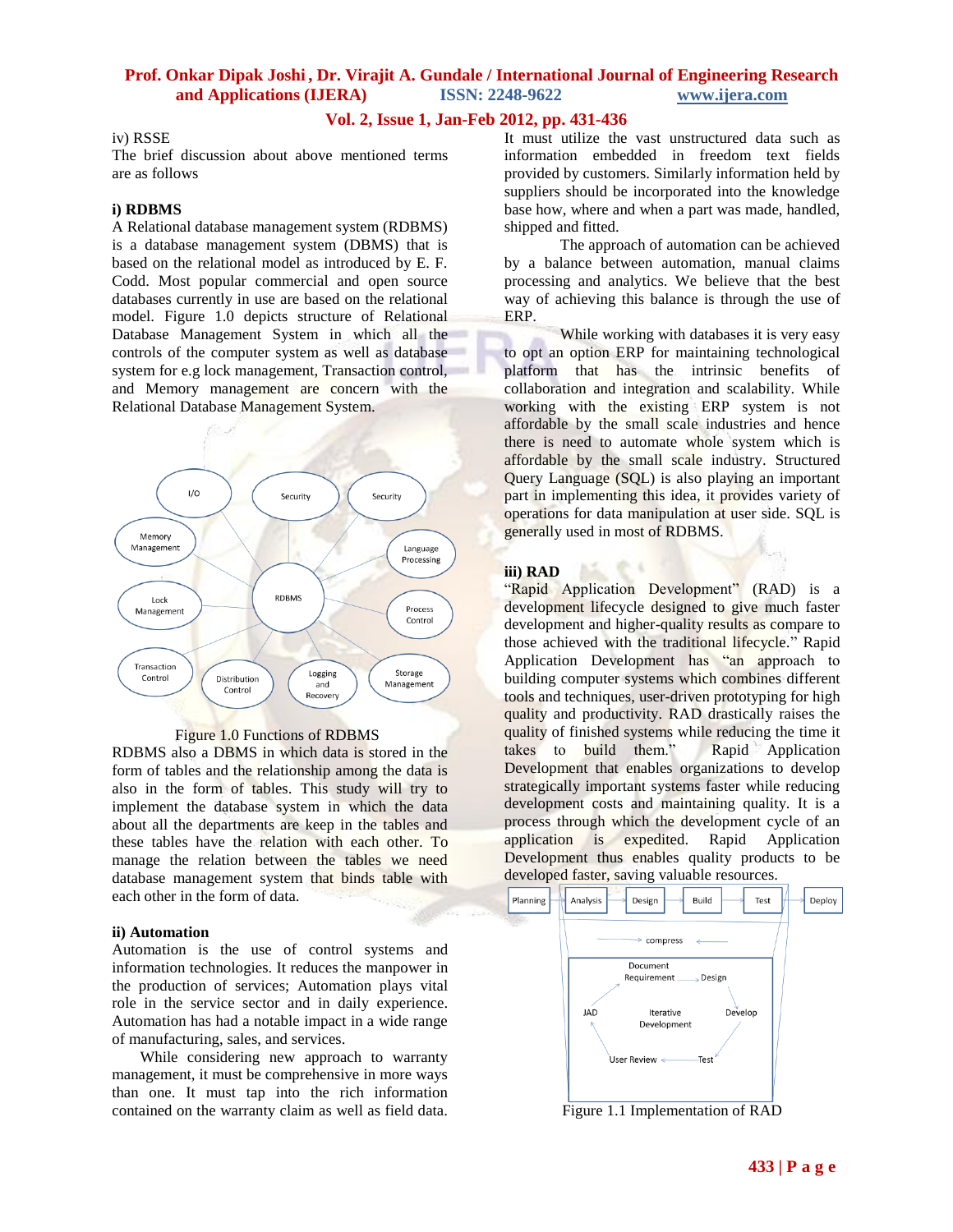# **Vol. 2, Issue 1, Jan-Feb 2012, pp. 431-436**

Figure 1.1 shows, how the RAD changes the traditional software developing mechanism (Requirement Analysis, Design, Coding, Testing) with the new approach. The most successful change in IT business today is Rapid Application Development. RAD replaces hand-design and coding processes, which are dependent upon the skills of isolated individuals, with automated design and coding, which is an inherently more stable process. It is s a more capable process, as it is faster and less error prone than traditional coding. Most organizations are faced with a large backlog of new systems to be developed. Over 65% of the typical Information System's budget is spent on the maintenance of existing systems. These businesses are thus faced with upgrading their aging systems or building new applications. Traditional development lifecycles are too slow and rigid to meet the business demands of today's economy. Here this paper will try to implement RAD because it builds the software in rapid time, this technique allows organizations to build software applications faster, better, and cheaper. RAD enables such development.

#### **iv) .Net framework**

.NET is Microsoft's platform for XML Web services. Microsoft's .NET Framework is a new computing platform built with the Internet in mind, but without disturbing the traditional desktop application platform. The small scale units are not able to invest amount to build up a web based application but it is necessity that the software should be popup with current technology. It is also required that software must be build within less amount of time without compromising quality. .NET is the perfect suitable architecture for this idea. With .NET it is possible that we can build up both desktop as well as web based application. It also provides popup with current technology. Building a platform from the ground up also allowed the .NET Framework developers to look at the problems and limitations that inhibited application development in the past and to provide the solutions that were needed to quickly speed past these barriers.

.NET is a collection of tools, technologies, and languages that all work together in a framework to provide the solutions that are needed to easily build and deploy truly robust enterprise applications. Figure 1.2 shows an overview of the structure of the .NET Framework. The first thing that it should notice when looking at this diagram is that the .NET Framework sits on top of the operating system. At the base of the .NET Framework is the Common Language Runtime (CLR). The CLR is the engine



that manages the execution of the code. The next layer up is the .NET Framework Base Classes.

### **v) RSSE**

Recommendation System for Software Engineering used in software applications. RSSE systems help to discover the information related to problem by analyzing users, and by offering variety and relevance guidelines to users. By providing help developers find information they should know and evaluate alternative decisions, RSSEs span a wide spectrum of software engineering tasks and practically unbounded amounts of development data. They can help to navigate large code based by analyzing rich and complex information into clearly prioritized lists. It provides the list of recommendations for the problem.

# **V. FINDINGS**

Implementing this system, businesses will be saving approximately 2% to 15% cost on the warranty claims. It also possible that a business can track the database of the customer within short time and due to which it is possible to give the service at minimum time. This idea is not limited to provide automation of warranty issues but also to provide the customer's database, recommendation system and route cause analysis that is more important for ISO certified business or organization. These all features will be provided by this idea at affordable price and it will work effectively. The cost which is saved because of warranty claims will be invested in some other areas to boost the business. Due to its data backup facility it assures reliability in the application.

## **VI. CONCLUSION**

This Paper discusses Warranty Management system that is useful for small and midsized industries. These industries have limited infrastructure available with them like employees, machines, land, finance etc.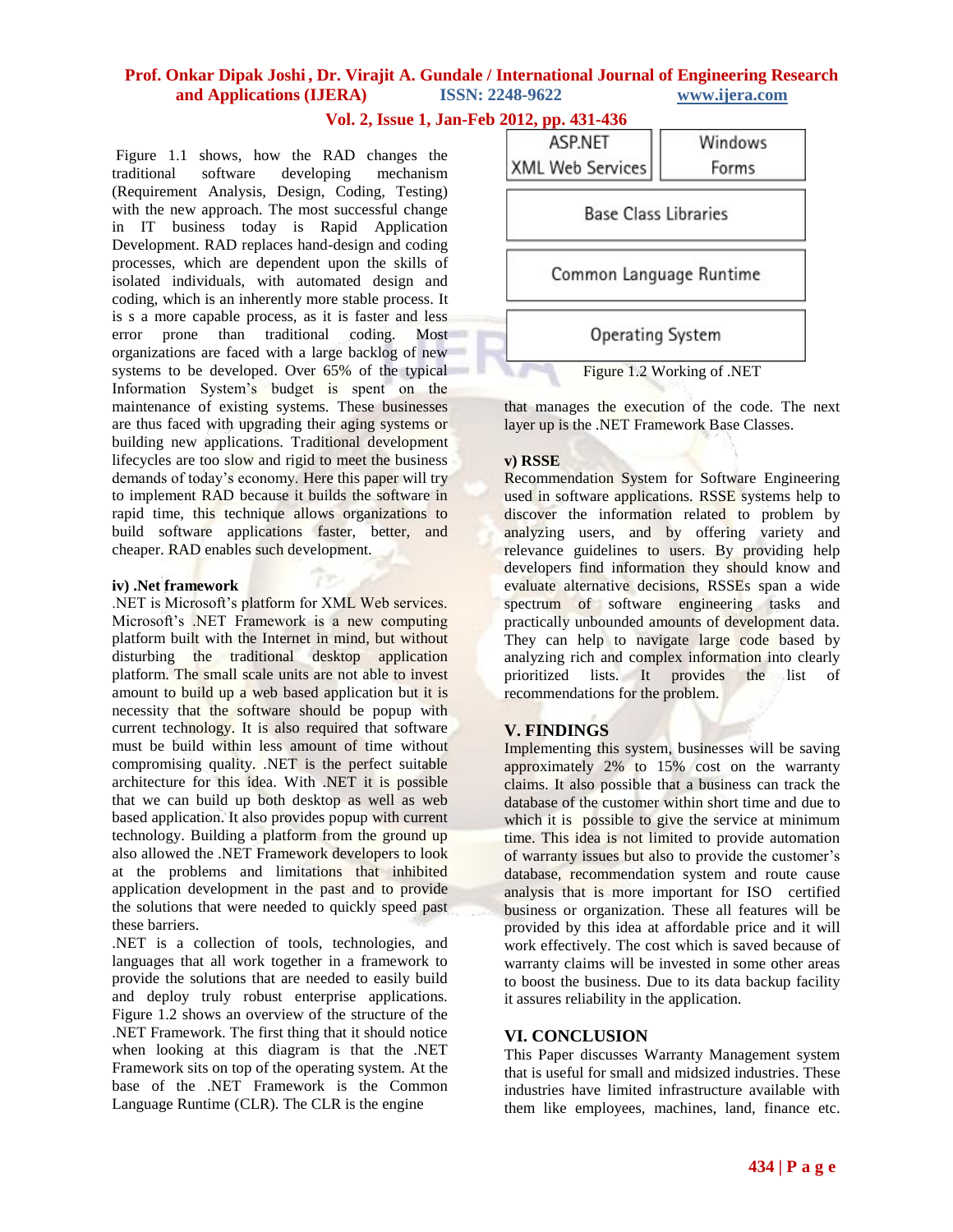### **Vol. 2, Issue 1, Jan-Feb 2012, pp. 431-436**

Due to their financial condition they are not in the position to improve the infrastructure available with them. So this idea tries to implement system that is affordable and no need to invest more. The use of RAD, RSSE, RDBMS, .NET framework enables to build the application as fast as possible. The Paper also discusses about the implementation of software system that is going to replace the need of ERP system. This application provides the facilities such as Recommendation system for system engineering, analysis of already entered data to understand type of fault, affordable by the small and midsized business. This software does not require any big investment such as business reengineering, training of employees. It achieves the goals set by the ERP systems. By implementing this paper industries are definitely going to conserve 2% to 15% from warranty claims and that is the main goal of the paper. It also gives the route cause analysis which is also applicable in ISO certification. The objective of this idea is to give helping hand for the small scale OEM's to save their expenditures where ever possible and invest in some other areas from the profit is achieved. This application also uses some backup techniques that assure users data for not getting corrupted.

## **ACKNOWLEDGEMENT**

I would like to express utmost gratitude to my Coauthor Dr. Virajit A. Gundale for his continued support, encouragement and guidance provided in articulating this paper. Finally, I am very thankful to all those who extended their help directly or indirectly in preparation of this paper.

# **VII.REFERENCES**

- [1] Silberschatz, korth & Sudarshan, "Database System Concept" McGraw Hill publication
- [2] D.N. Prabhakar Murthy, Wallace R. Blischke, "Warranty Management and Product Manufacture",
- [3] Pankaj Jalote, "An Integrated approach to Software Engineering" Narosa
- [4] Sudripto De, Robert Pritchard, Rajiv Puri " Warranty: From liability to competitive advantage"
- [5] Martin P. Robillard, Robert J. Walker, Thomas Zimmerman,"Recommendation

 System for System Engineering ", IEEE software

- [6] Paul A. Buhler, Michael N. Huhns," Trust and Persistance", IEEE software
- [7] Martin Host, Robert Feldt, Frank Luders, "Support for Different Roles in Software Engineering Master's Thesis Projects" IEEE transaction on Education, VOL53, No2, May2010
- [8] CaseMaker Totem , "Rapid Application Development"
- [9] Marcus A. Rothenberger and Mark Srite, "An investigation of Customization in ERP System implementation" IEEE transaction on Engineering management VOL 56, NO 4, November 2009
- [10] "benefits and disadvantage of ERP" Available[online] <http://infor.ittoolbox.com/> documents/erp-benefits-and disadvantages-10508
- [11] "Disadvantage of ERP" Available[online] http://www.nickmutt.com/ disadvantages- of-erp.htm
- [12] Original equipment manufacturer, Available.[online]. http://en.wikipedia.org/ wiki/Original\_equipment\_manufacturer